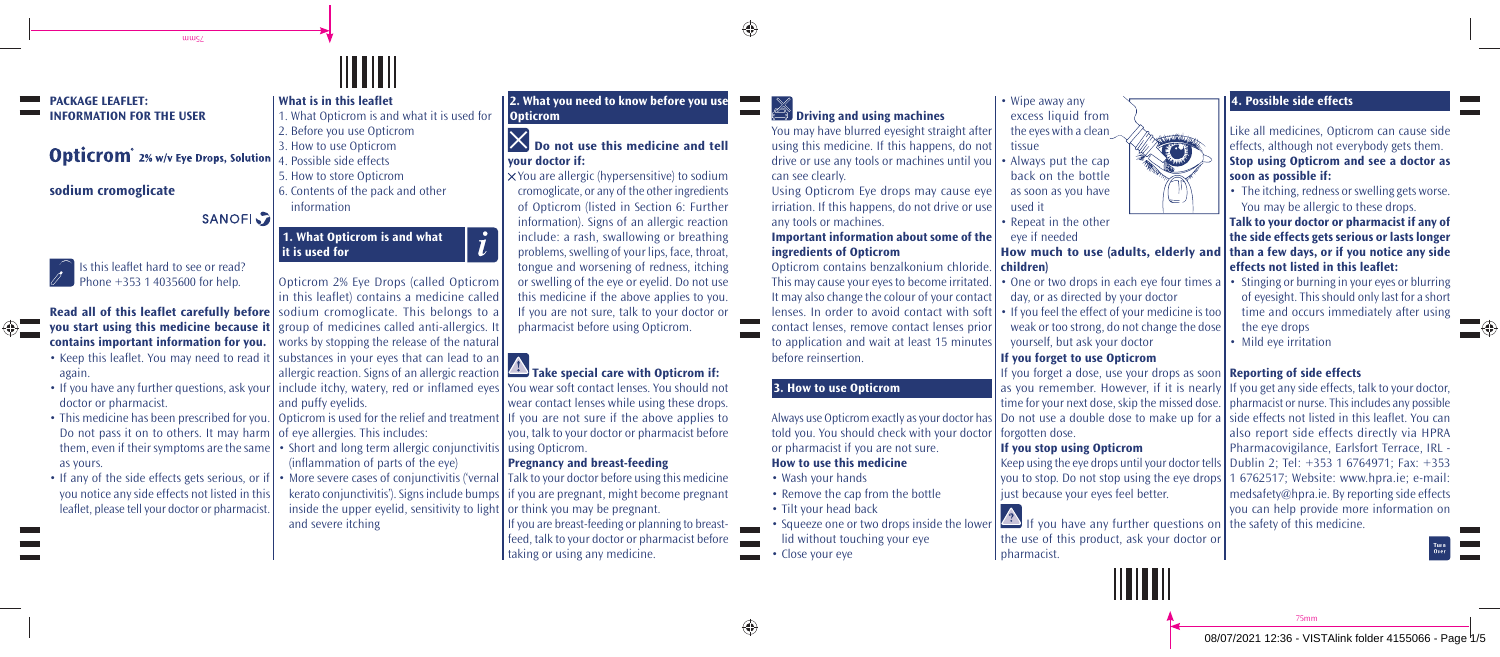$\bigoplus$ 

| <b>5. How to store Opticrom</b>                  | 6. Contents of the pack and other<br>information | Marketing Authorisation Holder and                |
|--------------------------------------------------|--------------------------------------------------|---------------------------------------------------|
| Keep this medicine out of the sight and reach    |                                                  | <b>Manufacturer</b>                               |
| of children.                                     | <b>What Opticrom contains</b>                    | <b>Marketing Authorisation Holder</b>             |
| Do not use Opticrom after the expiry date        | • The solution contains 2% w/y of the active     | Opella Healthcare France SAS, T/A Sanofi,         |
| which is stated on the bottle label and carton.  | substance, sodium cromoglicate                   | 82 Avenue Raspail,                                |
| The expiry date refers to the last day of that   | • The other ingredients are disodium edetate,    | 94250 Gentilly, France.                           |
| month. Store below 30°C. Keep the bottle in      | benzalkonium chloride and purified water         | Tel: +353 1 4035600                               |
| the outer carton in order to protect from light. |                                                  | email: IEmedinfo@sanofi.com                       |
| Opticrom is sterile when you buy it, so you      | What Opticrom looks like and contents            |                                                   |
| must not keep it for more than four weeks        | of the pack                                      | Manufacturer                                      |
| after opening the bottle. Do not throw away      | Opticrom is a clear colourless to pale yellow    | Zentiva k.s.,                                     |
| any medicines via wastewater or household        | solution supplied in a 13.5 ml or 10ml plastic   | U Kabelovny 130,                                  |
| waste. Ask your pharmacist how to throw away     | dropper bottle with a tamperproof cap. Not       | 102 37 Prague, Czech Republic.                    |
| medicines you no longer use. These measures      | all pack sizes may be marketed.                  |                                                   |
| will help to protect the environment.            |                                                  | This leaflet does not contain all the information |
|                                                  |                                                  | about your medicine.                              |
|                                                  |                                                  | If you have any questions or are not sure         |
|                                                  |                                                  | about anything, ask your doctor or pharmacist.    |
|                                                  |                                                  | This leaflet was revised in September 2021.       |
|                                                  |                                                  |                                                   |
|                                                  |                                                  |                                                   |
|                                                  |                                                  |                                                   |
|                                                  |                                                  |                                                   |
|                                                  |                                                  |                                                   |
|                                                  |                                                  |                                                   |
|                                                  |                                                  |                                                   |
|                                                  |                                                  |                                                   |
|                                                  |                                                  | 1060033985                                        |
|                                                  |                                                  | ZV/664 54                                         |

 $\bigoplus$ 

 $\bigoplus$